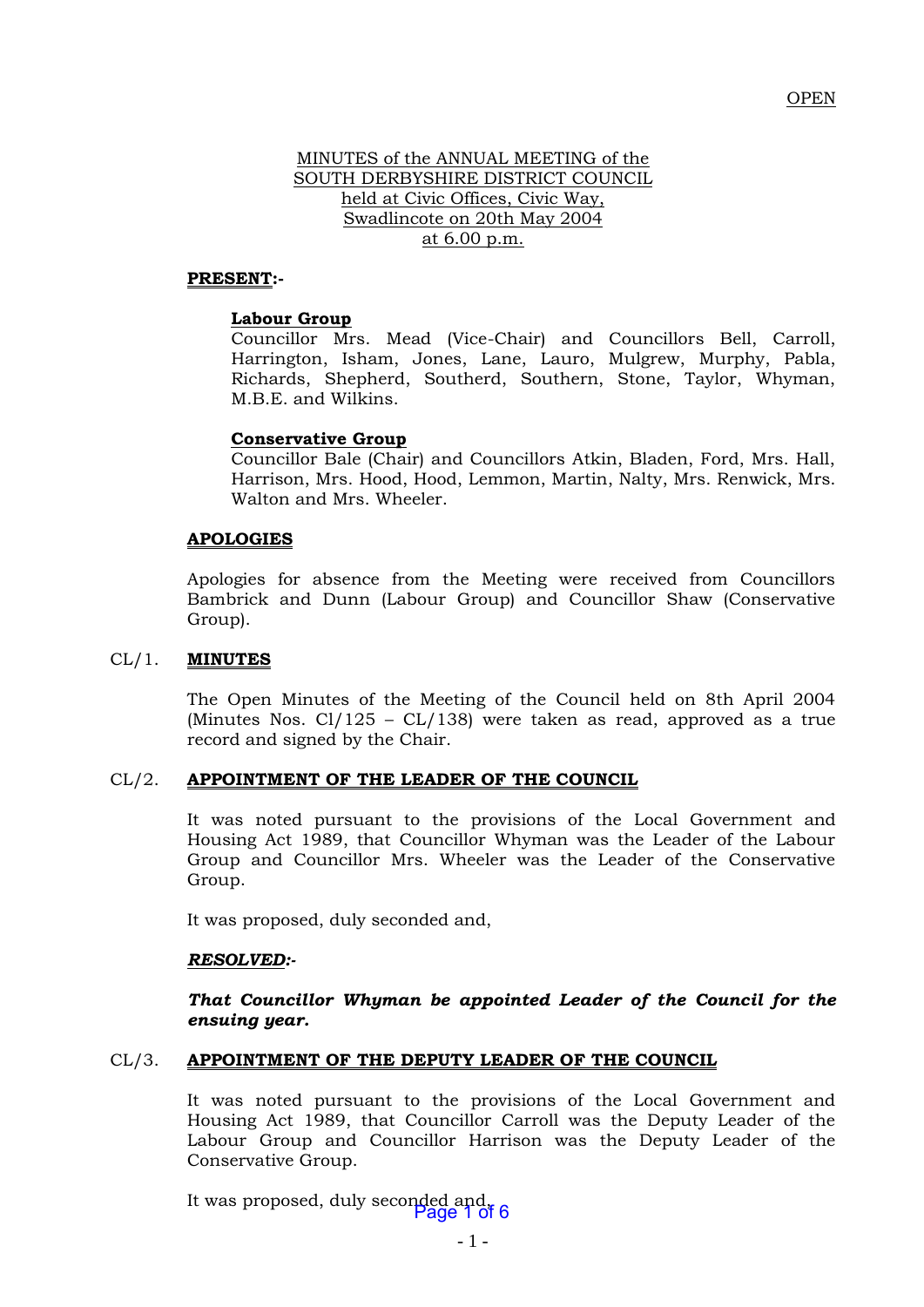# *RESOLVED:-*

# *That Councillor Carroll be appointed Deputy Leader of the Council for the ensuing year.*

### CL/4. **CHAIR'S COMMUNICATIONS**

At the request of the Chair, Members stood in silence in remembrance of the 11th Duke of Devonshire who had passed away earlier in the month. Members requested that their condolences be conveyed to the Duchess of Devonshire.

The Chair reported on various events he had recently attended, including a football match at Pride Park, Derby, the Derby Agricultural Dinner, the Brick Room at Linton, Aston-on-Trent School, a Friends of the Blind function, a Gresley Male Voice Choir Charity Concert, which had raised the sum of £2,300 for his Charity Appeal and People Express. He had also hosted a Caribbean Evening on 7th May 2004 for his Charity Appeal and the total funds raised during his year in office would be presented to the Derbyshire County Air Ambulance on 25th May 2004. The Chair advised that the World Pony Championships would be held at Catton Park next year and it was hoped that the event could be supported by the Council.

As this was the final Council Meeting before the forthcoming Civic Council Meeting on 27th May 2004, the Chair took the opportunity to thank all Members and Officers for the support and respect afforded to him during his year of office.

# CL/5. **LEADER'S ANNOUNCEMENTS**

The Leader expressed his congratulations to Councillors Mrs. Wheeler and Harrison on their respective appointments as Leader and Deputy Leader of the Conservative Group.

The Leader congratulated Councillor Bale on his dedicated service as Chair of the Council during his year of office, referring to his conduct, dignity and dedication. He also extended these sentiments in respect of the Chair's Consort, Mrs. June Bale.

# CL/6. **REPORTS OF COMMITTEES**

#### *RESOLVED:-*

*That the Open reports of the following Committees be received and noted and any recommendations contained therein be approved and adopted, subject to any matters annotated:-*

*Environmental and Development Services Committee, 15th April 2004 (Minutes Nos. EDS/82 – EDS/91)*

*(The Chair referred to a recent leakage from a brown bin refuse truck and advised Members that this matter was currently under investigation in consultation with engineers).*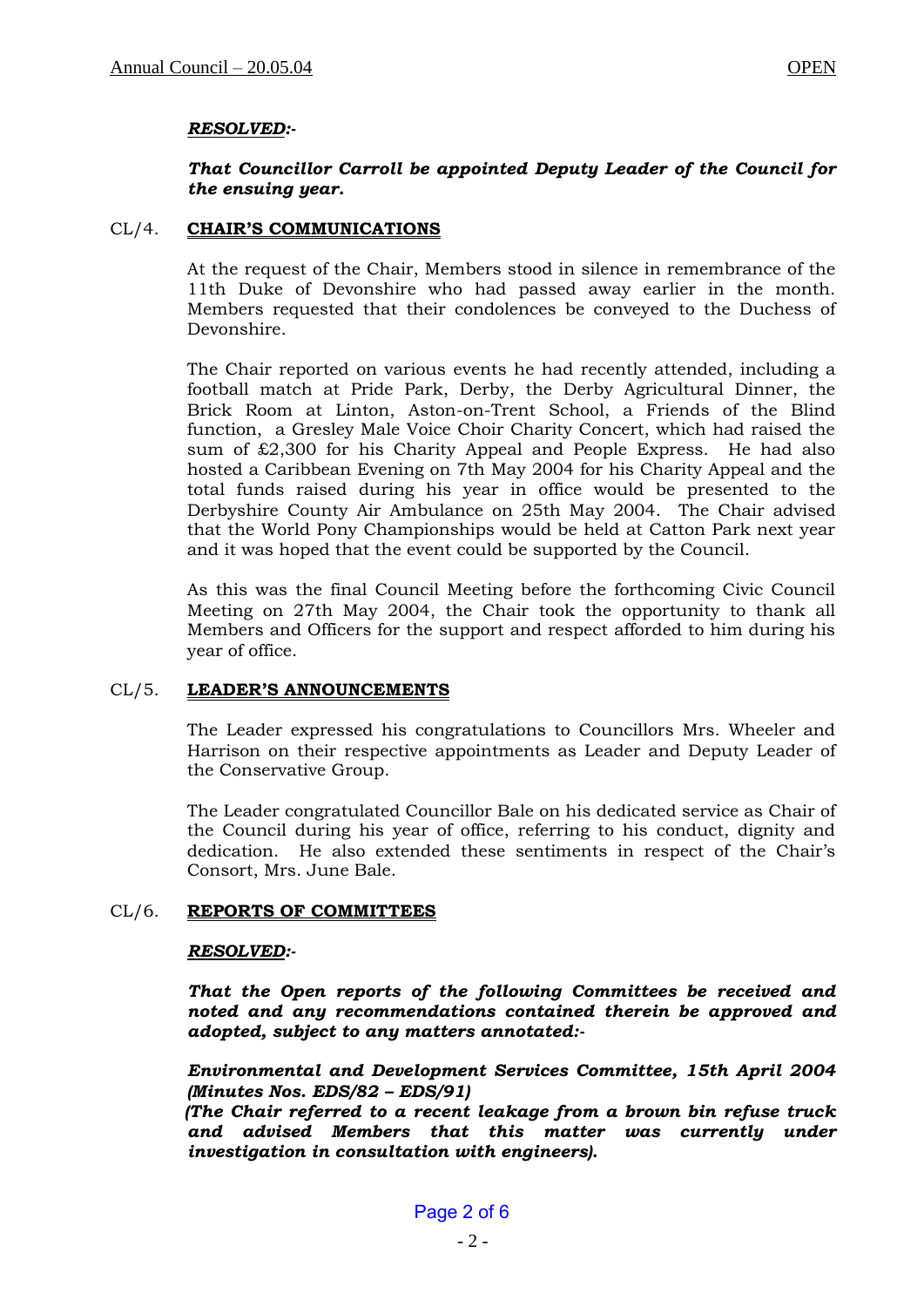*Development Control Committee, 20th April 2004 (Minutes Nos. DC/126 – DC/137)*

*Housing and Community Services Committee, 22nd April 2004 (Minutes Nos. HCS/111– HCS/120)*

*(Minute No. HCS/112, "Walking the Way to Health" Project – the Chair referred to this project which had been shown as an example of good practice and expressed his congratulations to those involved.)*

*Finance and Management Committee, 29th April 2004 (Minutes Nos. FM/115 – FM/126)*

*(Minute No. FM/119, Council Tax Benefit Take up Campaign – Following a query, the Chief Executive agreed to advise Councillor Shepherd on any contact made with "hard to reach" groups. Councillor Wilkins encouraged Members to publicise the campaign and Councillor Richards confirmed that leaflets were to be distributed to all households in Derbyshire during the summer months.)*

*Community Scrutiny Committee, 4th May 2004 (Minutes Nos. CYS/51 – CYS/54)*

*Corporate Scrutiny Committee, 10th May 2004 (Minutes Nos. COS/63 – COS/67)*

*Development Control Committee, 11th May 2004 (Minutes Nos. DC/140 – DC/147)*

*Overview Committee, 17th May 2004 (Minutes Nos. OV/26 – OV/30)*

# CL/7. **SEALING OF DOCUMENTS**

# *RESOLVED:-*

*That the Sealed Documents listed at Annexe SMB1 to the Signed Minute Book, which have no specific authority, be duly authorised.*

# CL/8. **POLITICAL COMPOSITION 2004/05**

The Council reviewed the political proportionality for the composition of committees and sub-committees, calculated accordingly to reflect the political proportionality of the Council.

#### *RESOLVED:-*

*That the allocation of seats to the political groups attached at Annexe 'A' to these Minutes be approved.*

### CL/9. **APPOINTMENT OF COMMITTEES AND SUB-COMMITTEES AND WORKING PANELS 2004/05**

#### *RESOLVED:-*

*(1) That the Groups' nominations of Members to serve on Committees, Sub-Committees and Working Panels for the ensuing year be received and noted.*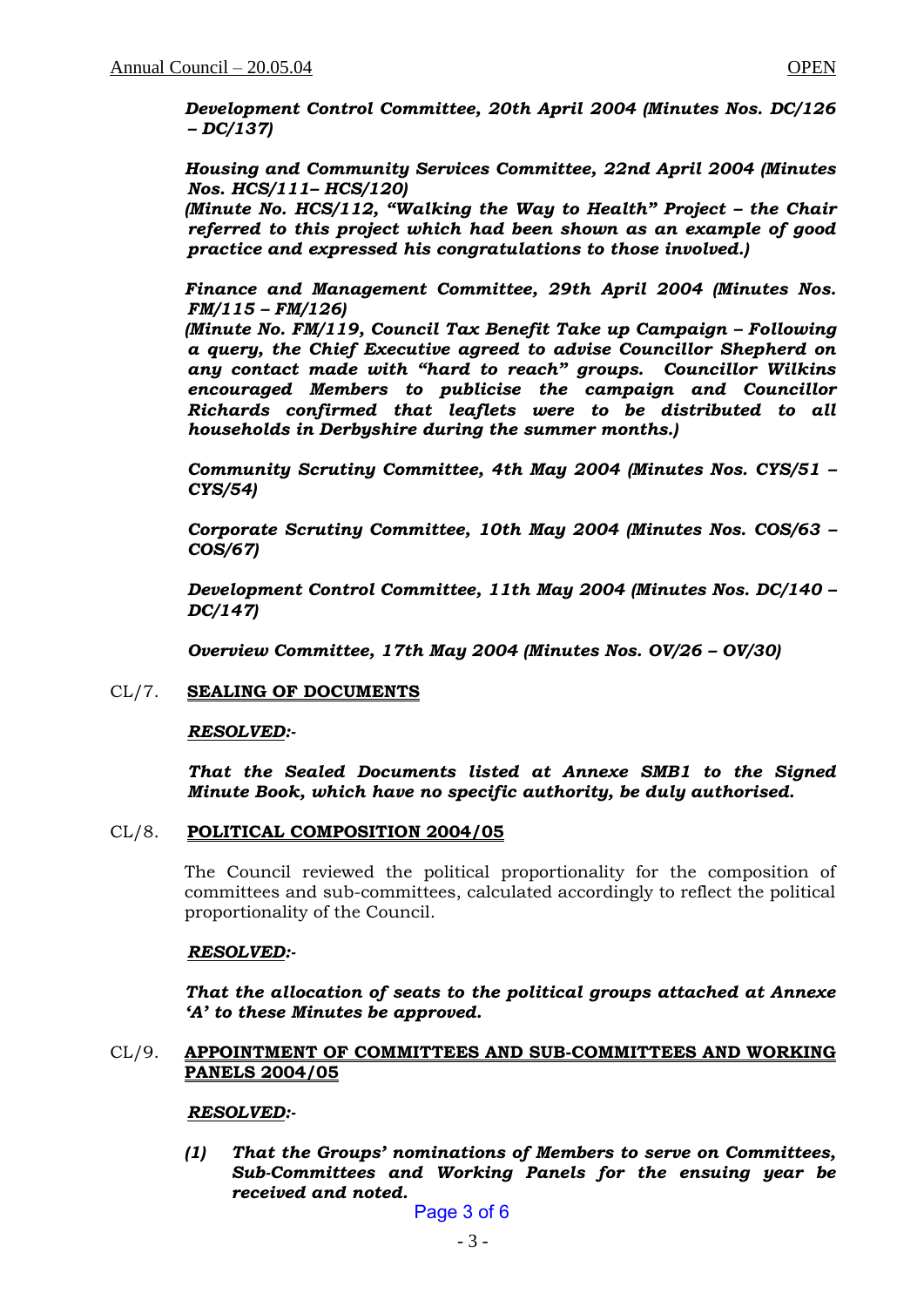*(2) That Chairs and Vice-Chairs be appointed as indicated.*

### CL/10. **SUBSTITUTE PANELS 2004/05**

### *RESOLVED:-*

*That the Groups' nominations of Members to serve on Substitute Panels be received and noted.*

### CL/11. **APPOINTMENT OF CHAIRS OF AREA MEETINGS 2004/05**

# *RESOLVED:-*

*That Chairs of the following Area Meetings be appointed as indicated for the ensuing year:-*

| Area Meeting | Chair                      |
|--------------|----------------------------|
| Etwall       | <b>Councillor Whyman</b>   |
| Linton       | <b>Councillor Lauro</b>    |
| Melbourne    | <b>Councillor Carroll</b>  |
| Newhall      | <b>Councillor Richards</b> |
| Repton       | <b>Councillor Taylor</b>   |
| Swadlincote  | <b>Councillor Stone</b>    |

### CL/12. **REPRESENTATION ON OUTSIDE BODIES 2004/05**

#### *RESOLVED:-*

*That appointments of representatives to or nominations to serve on outside bodies for the ensuing year, unless otherwise indicated, be made as set out at Annexe 'B' to these Minutes.*

# CL/13. **CORPORATE PLAN 2003/04 – YEAR END REPORT**

It was reported that this item had been withdrawn.

### CL/14. **SERVICE PLANS 2004/07**

It was reported that Service Plans were an important part of the Council's Performance Management Framework, which also included the Best Value Performance Plan, the Corporate Plan and the Employee Review and Development Scheme. At the end of 2003/early 2004, policy committees had considered Draft Service Plans for all Divisions with the exception of Human Resources and Policy and Best Value. These were deferred to enable the Human Resources Manager to commence employment in his new post and also due to other priorities, particularly the Comprehensive Performance Assessment. However, it had now been possible to produce the two remaining plans in a final format, to incorporate approved budget proposals and Corporate Plan Year 1 Milestones. This was now the subject of a separate exercise in respect of the previously agreed draft plans.

As previously reported, this year's Service Plans were based on a new format with the aim to condense the plans and focus additionally on key issues. Plans had also been extended to cover a three-year period, although they Page 4 of 6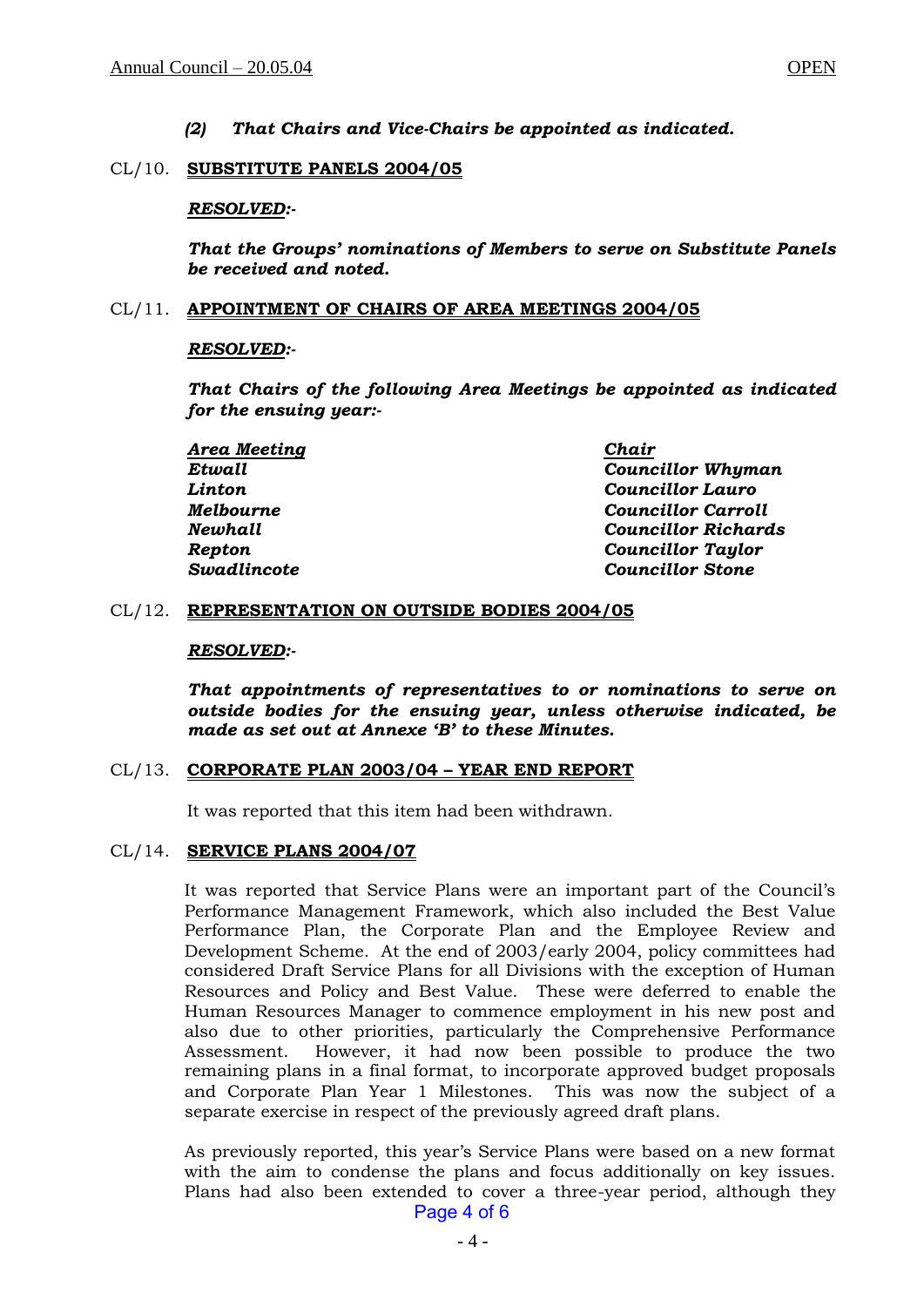would be reviewed and rolled forward annually. Progress reports would continue to be submitted every six months.

# *RESOLVED:-*

*That the Service Plans relating to the Human Resources and the Policy and Best Value Divisions be approved as the basis for service delivery during the period April 2004 to March 2007.*

# CL/15. **BEST VALUE PERFORMANCE PLAN 2004 – ARRANGEMENTS**

It was reported that the Council was required to produce the Best Value Performance Plan (BVPP) by 30th June and Members were reminded that a leaflet containing summary information was circulated with the Council Tax Billing Notices earlier this year. Last year, the Government published Circular 03/03 on 'Best Value and Performance Improvement', which made significant changes to the contents of BVPP's. In March, an addendum to the Circular was issued introducing further changes, designed to link BVPP's more closely to Comprehensive Performance Assessment (CPA) improvement planning processes. For Councils classified as 'fair', 'weak' or 'poor' or where a CPA had not been reported (as was the case with this Council), the BVPP must include various information relating to the Council's strategic objectives and priorities for improvement, arrangements for addressing the Council's improvement priorities, details of performance and a brief statement on contracts. Much of this information had already been collected and considered by Members as part of the Corporate and Service Planning process and the CPA self assessment process.

It was noted that arrangements had been made for a Special Meeting of the Council on 29th June 2004 to finalise the BVPP by the statutory deadline.

# *RESOLVED:-*

*That the proposed arrangements for producing the 2004 Best Value Performance Plan be approved.* 

# CL/16. **LOCAL GOVERNMENT ACT 1972 (AS AMENDED BY THE LOCAL GOVERNMENT [ACCESS TO INFORMATION] ACT 1985**

# *RESOLVED:-*

*That in accordance with Section 100(A)(4) of the Local Government Act 1972 (as amended) the press and public be excluded from the remainder of the Meeting for the following items of business on the grounds that they involve the likely disclosure of exempt information as defined under the paragraphs of Part 1 of Schedule 12A of the Act as indicated in the reports of Committees.*

# *MINUTES*

*The Exempt Minutes of the Meeting of the Council held on 8th April 2004 were duly received and approved.*